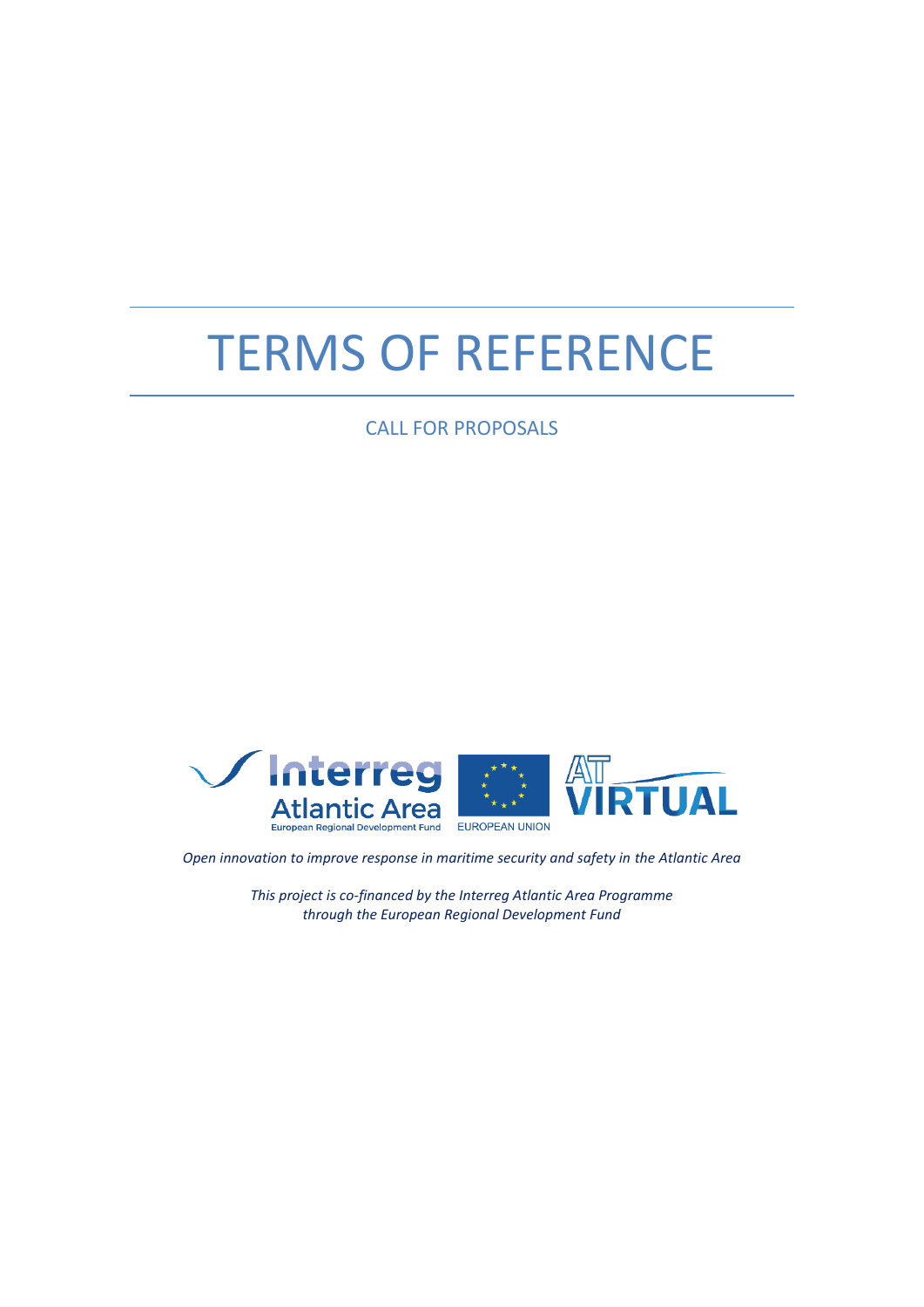

*Open innovation to improve response in maritime security and safety in the Atlantic Area*

#### **CALL FOR PROPOSALS - TERMS OF REFERENCE**

This document acts as a reference detailing the process for applicants aiming to apply for support from the AT VIRTUAL project. It is intended to serve as the primary source of information regarding the terms and conditions that apply to receive support from this project. It should be consulted by potential applicants as part of an integrated package of documentation available via the AT VIRTUAL website: <https://www.at-virtual.eu/>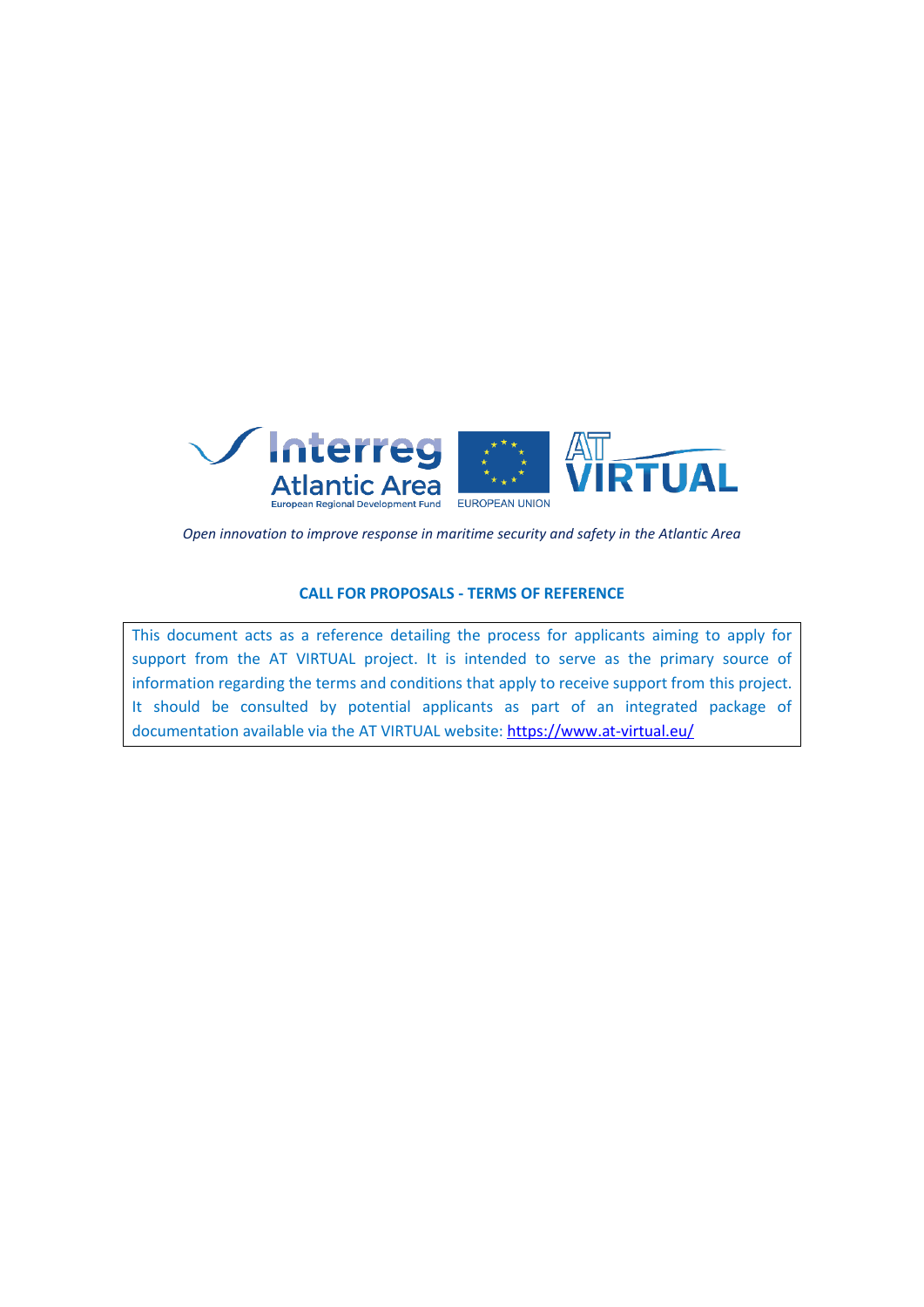

# **Table of contents**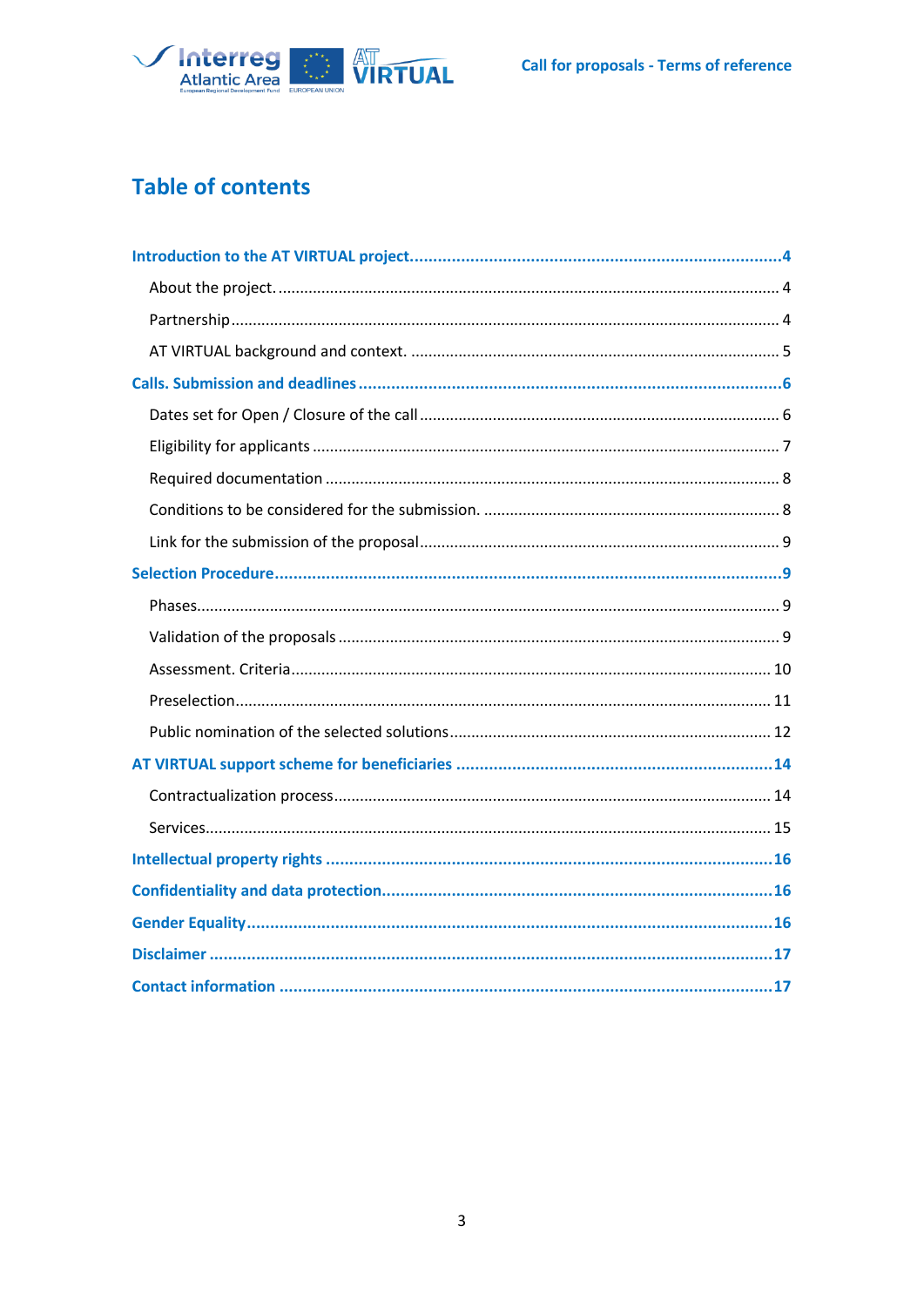

# <span id="page-3-0"></span>**Introduction to the AT VIRTUAL project.**

## <span id="page-3-1"></span>**About the project.**

AT-VIRTUAL, *European project is co-financed by the Interreg Atlantic Area Programme through the European Regional Development Fund*, intends to improve the operability and performance of **Maritime Safety Training Centers** (MSTCs) in the **Atlantic Area** by enabling young companies to develop emerging technology-based **solutions** to MSTCs needs (**challenges**) in the field of simulation-based training systems for maritime security operations. This will improve the capacity, preparedness, resilience and response to maritime incidents and emergencies in Atlantic waters while fostering innovation and sustainable business growth.

Therefore, AT-VIRTUAL overall objective is to accelerate the digitization process of the Maritime Safety Training Centers through the introduction of new emerging Industry 4.0 related technologies (**Vision Technologies, BigData/Analytics, Internet of Things**) in simulation-based training systems, contributing to more effectively and efficiently tackle of maritime security and safety.

To achieve this, MSTCs will become testing, piloting and demonstration sites of technology solutions to common needs previously identified that will be referred as challenges. The process of digitization will be carried out through a **collaborative process** among MSTCs and young technological companies / start-ups who will act as **digital providers**.

AT-VIRTUAL is expected to impact in the current situation by enabling MSTCs the adoption of solutions exploiting the full potentials of latest technologies, the development of new professional fields, and a well-trained and up-to-date work force enabling this industry to become safer and more efficient and sustainable.

Also, it will contribute to the growth and consolidation of young technological company / startups by promoting the deployment of an I4.0 market with untapped potential so far, contributing to accelerate intelligent growth and innovation in the Atlantic Area.

#### <span id="page-3-2"></span>**Partnership**

AT-VIRTUAL partnership is composed by 8 organizations from 6 different regions belonging to the Atlantic Space in 4 member states. All of them have complementary skills, knowledge and experience and strong position in their field of action in their territories, practice at a European level and proved experience in the challenge to be tackled by the project categorized in the following profiles:

• **BICs** (Business Innovation Centers), as experts in the design of frameworks and tools for the organization of competitions and hybridization processes consisting of the creation of pairings for the development of innovative solutions, experienced in supporting startups.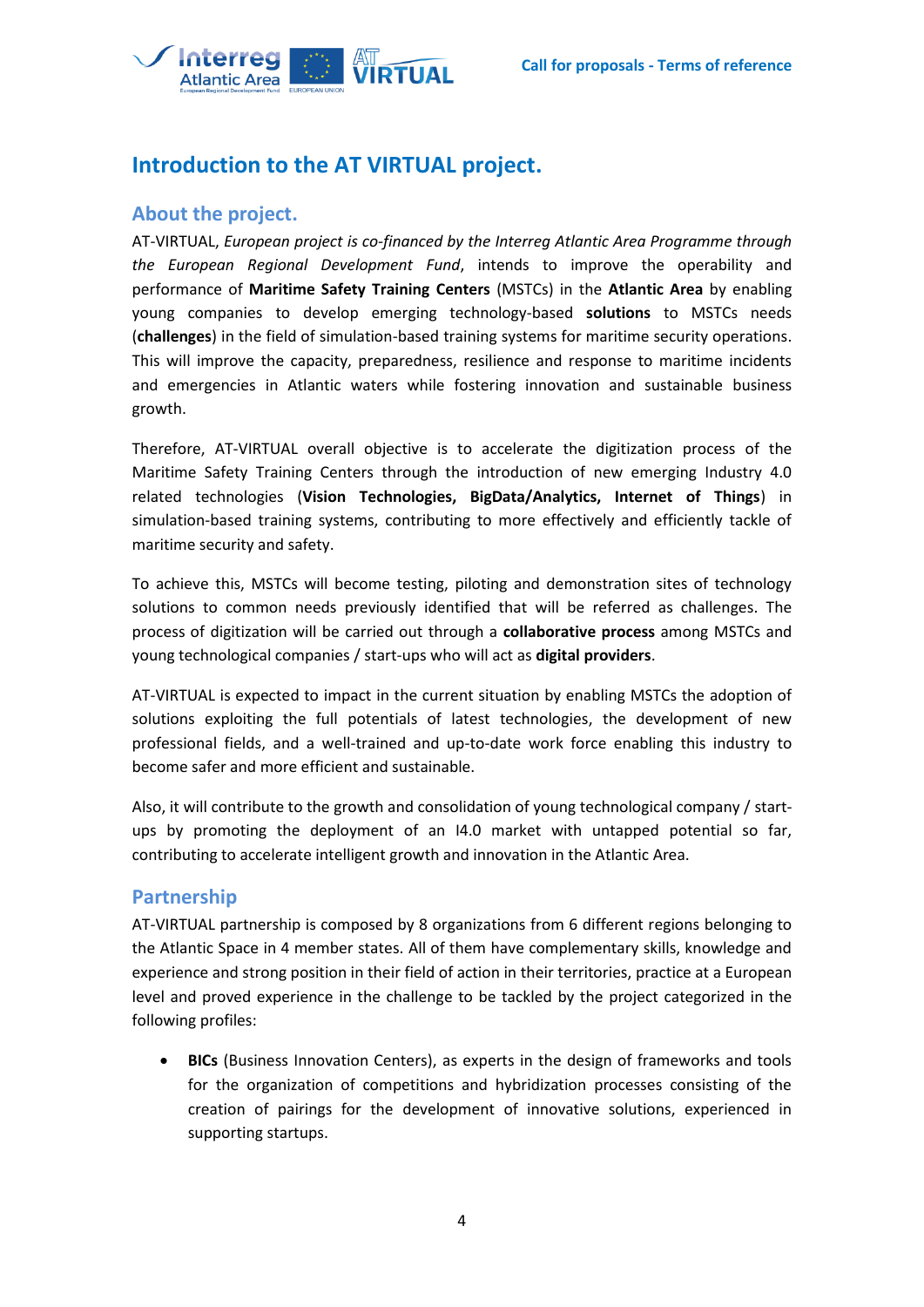

- **MSTCs** (Maritime Safety Training Centers) will be object of analysis in terms of digitalization, and will become testing, piloting and demonstration sites of technology solutions to common necessities.
- The **Research Center** in charge of the analysis of the initial position of MSTCs, as well as of creating frameworks and tools for the identification of needs and self-diagnosis of digitalization status.

The AT VIRTUAL consortium is formed by the following entities:



## <span id="page-4-0"></span>**AT VIRTUAL background and context.**

AT VIRTUAL aims at accelerating the digitalization process of MSTCs by means of the introduction of new emerging Industry 4.0 technologies or solutions in simulation-based training systems, contributing to increase security and safety in emergency operations in real conditions.

In order to accomplish this challenge, it is necessary to carry out the following **phases** defined in the list of work-packages of the project:

• **DIAGNOSIS**, to determine the level of digitalization and the main needs in the AT VIRTUAL MSTCs partners and define their **technological challenges** to be solved by digital providers (applicants) proposing I4.0 technology-based solutions to them.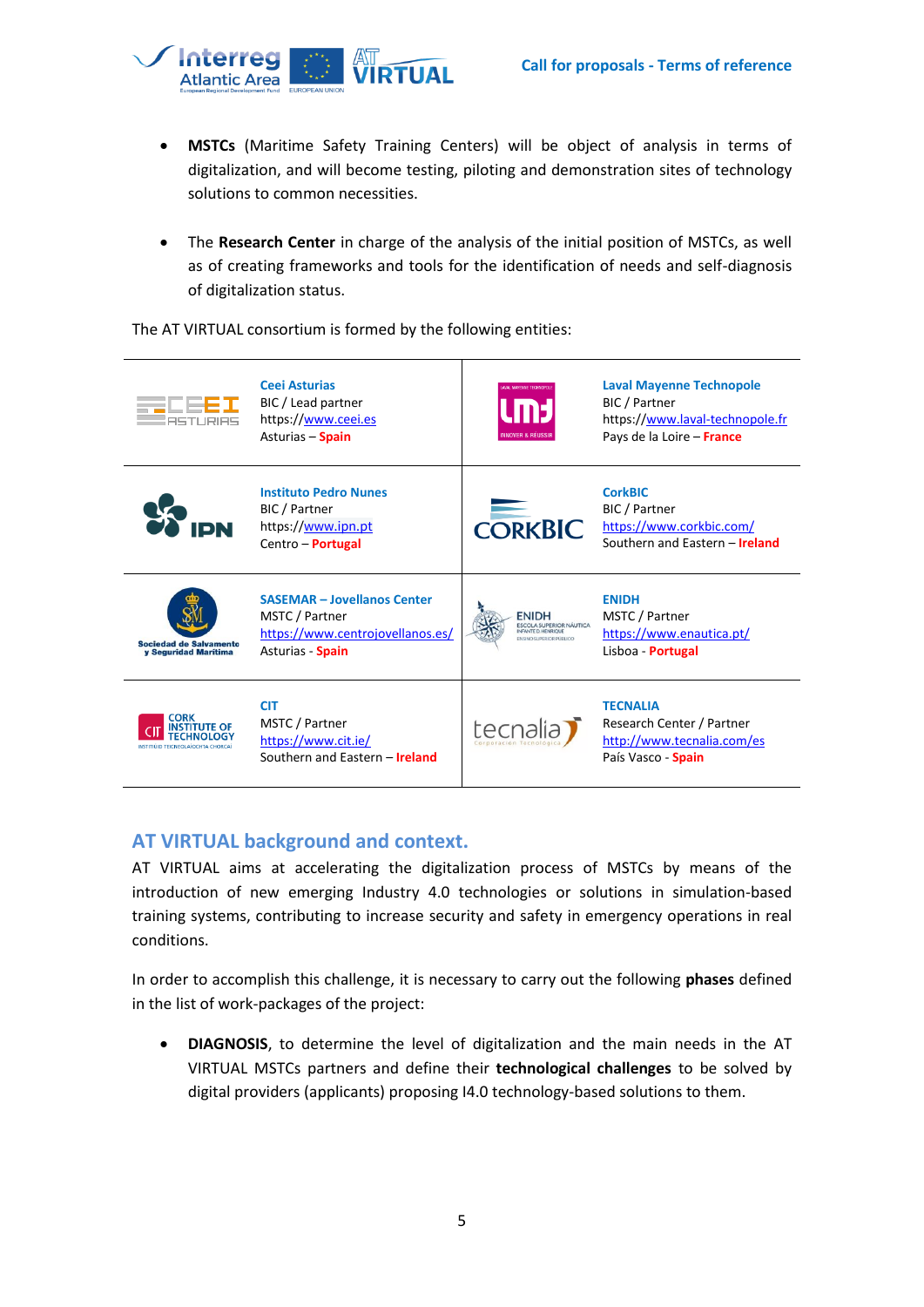

- **SELECTION,** development of **3 online open calls** for digital providers to propose their I4.0 solutions to resolve the defined MSTCs challenges. These calls will be opened independently and correspond to each **thematic priorities** (Internet of things / Bigdata – Data analytics / Vision Technologies) including, in every call, 1 challenge proposed by each MSTC.
- **PROTOTYPE AND IMPLEMENTATION,** of the solutions jointly by the MSTCs and the selected digital provider. During the process, the pairings (MSTC-provider) will receive support by means of agile methodologies, training sessions (webinars) and other tools that will contribute to speed up both the design and the demonstration of the solutions.

# <span id="page-5-0"></span>**Calls. Submission and deadlines**

This part is targeting applicants intending to bring solutions that will address the defined challenges in every call. During the project, 3 calls will be opened corresponding to each **thematic priorities** (Internet of things / Bigdata – Data analytics / Vision Technologies) containing the technological challenges proposed by every MSTC.

## <span id="page-5-1"></span>**Dates set for Open / Closure of the call**

Application dates are different depending on the thematic priority of the call. The established order of the calls will be as follows:

| <b>Order</b>            | Tech. priority                | <b>Challenges proposed</b>                                                                                                       | <b>Dates</b>                                                                     |
|-------------------------|-------------------------------|----------------------------------------------------------------------------------------------------------------------------------|----------------------------------------------------------------------------------|
| $\mathbf{1}$            | Internet of things (IoT)      | Challenge 1 (IoT - SASEMAR)<br>Challenge $3$ (IoT – CIT)                                                                         | Opening: 01/10/2020<br>Closure: 30/10/2020                                       |
| $\overline{2}$          | Bigdata / Data analytics (BD) | Challenge 1 (BD - SASEMAR)<br>Challenge 2 (BD - ENIDH)<br>Challenge $3 (BD - CIT)$                                               | Opening: 01/10/2021<br>Closure: 29/10/2021                                       |
| $\overline{\mathbf{3}}$ | Vision Technologies (AR/VR)   | Challenge 1 (AR/VR – SASEMAR)<br>Challenge 2 (AR/VR - ENIDH)<br>Challenge 3 (AR/VR $-$ CIT)<br>(Other challenges could be added) | <b>Expected Opening:</b><br>01/03/2022<br><b>Expected Closure:</b><br>31/03/2022 |

The definitive dates for launching and closure of every call and their respective challenges will be published on the AT VIRTUAL web site on the following link:<https://www.at-virtual.eu/calls>

Applications must be submitted **by 17:00 CET of the established cut-off dates**.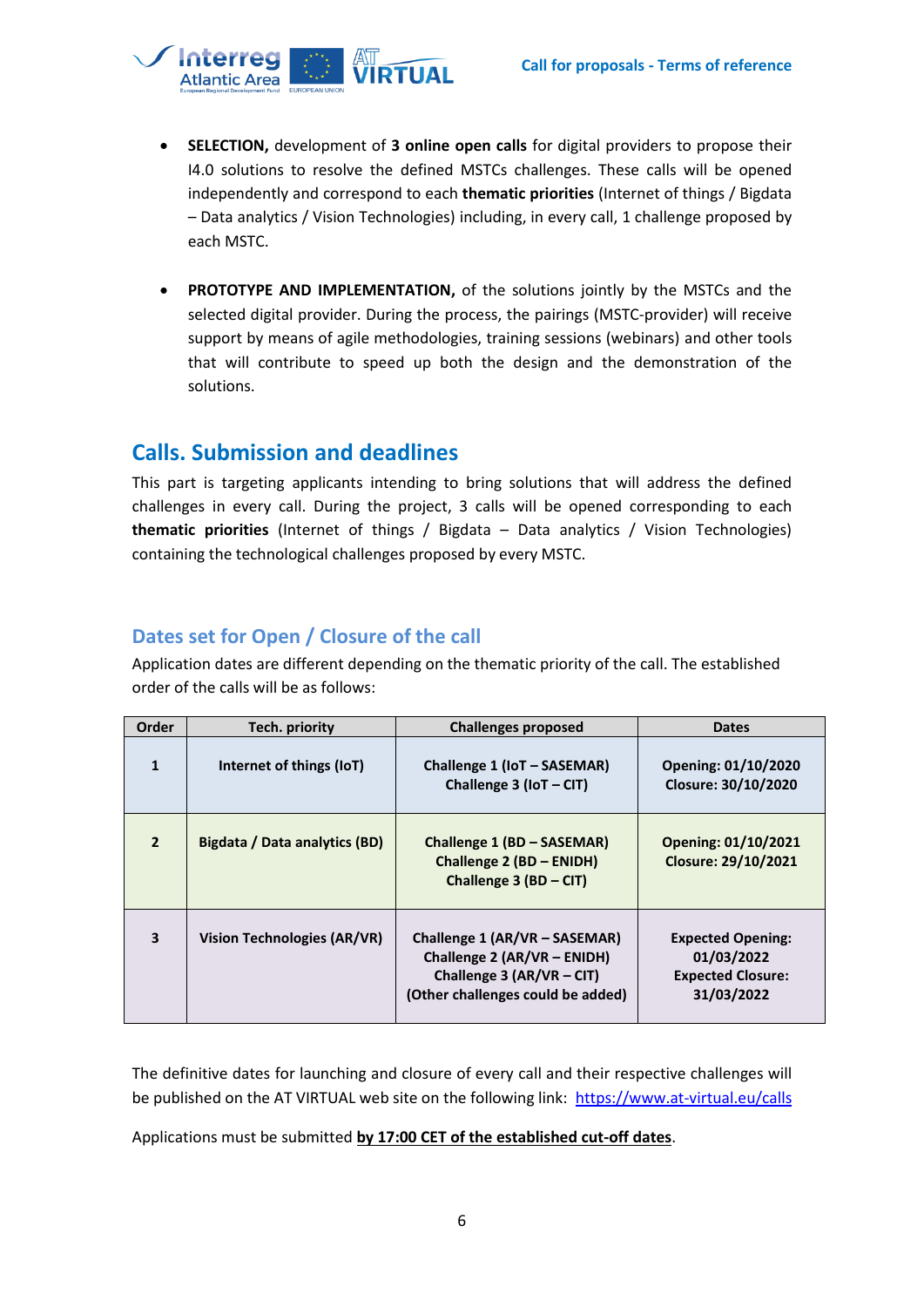

## <span id="page-6-0"></span>**Eligibility for applicants**

The target audience of AT-VIRTUAL Call for Proposals are companies working in the field of digitalization that can prove expertise and experience proposing solutions related to the technological priorities defined in the project. In general, AT VIRTUAL is looking for highly innovative enterprises, oriented to the European markets with visible results in the long term.

The recipients must fulfill all the conditions according to the following criteria:

• **SIZE**: Applicants must be a **SME** and declare their SME status in accordance with the SME definition of the European Union.

|              |       |          | Company category   Staff headcount   Turnover   or   Balance sheet total |
|--------------|-------|----------|--------------------------------------------------------------------------|
| Medium-sized | < 250 | ≤ € 50 m | ≤ € 43 m                                                                 |
| Small        | < 50  | ≤ € 10 m | ≤ € 10 m                                                                 |
| <b>Micro</b> | < 10  | ≤ € 2 m  | ≤ € 2 m                                                                  |

Regarding the legal status, the SMEs must be autonomous enterprises engaged in a proven, market based, added value economic activity and totally independent or with parent firms accounting for less that 25 % of its shares or voting rights. **Self-employed, partnerships and associations will not be eligible for participation.**

• **ORIGIN:** Applicants **must be established** or with a **"place of employment**" with at least one employee in the territorial scope of the **[Atlantic Area](https://www.atlanticarea.eu/page/3)** according to the Cooperation Area of this Program.

| Country                         | <b>Regions</b>                                                                                                                                                                                                                                                                          |
|---------------------------------|-----------------------------------------------------------------------------------------------------------------------------------------------------------------------------------------------------------------------------------------------------------------------------------------|
| France                          | Haute-Normandie; Basse Normandie; Pays-de-la Loire; Bretagne; Poitou-Charentes; Aquitaine.                                                                                                                                                                                              |
| Ireland                         | Border, Midland and Western; Southern and Eastern.                                                                                                                                                                                                                                      |
| Portugal                        | Norte; Algarve; Centro; Lisboa; Alentejo; Acores; Madeira.                                                                                                                                                                                                                              |
| Spain                           | Galicia; Principado de Asturias; Cantabria; Navarra; País Vasco; Andalucia (Huelva, Cádiz and Sevilla); Islas Canarias.                                                                                                                                                                 |
| <b>United</b><br><b>Kingdom</b> | Cumbria; Cheshire; Greater Manchester; Lancashire; Merseyside; Gloucestershire, Wiltshire and Bristol/Bath area; Dorset and Somerset;<br>Cornwall and Isles of Scilly: Devon: West Wales and The Valleys: Fast Walles: South Western Scotland: Highlands and Islands: Northern Ireland. |

• **DATE OF INCORPORATION:** Applicants must prove that the date of incorporation of the company has been set **after January 1st, 2010**.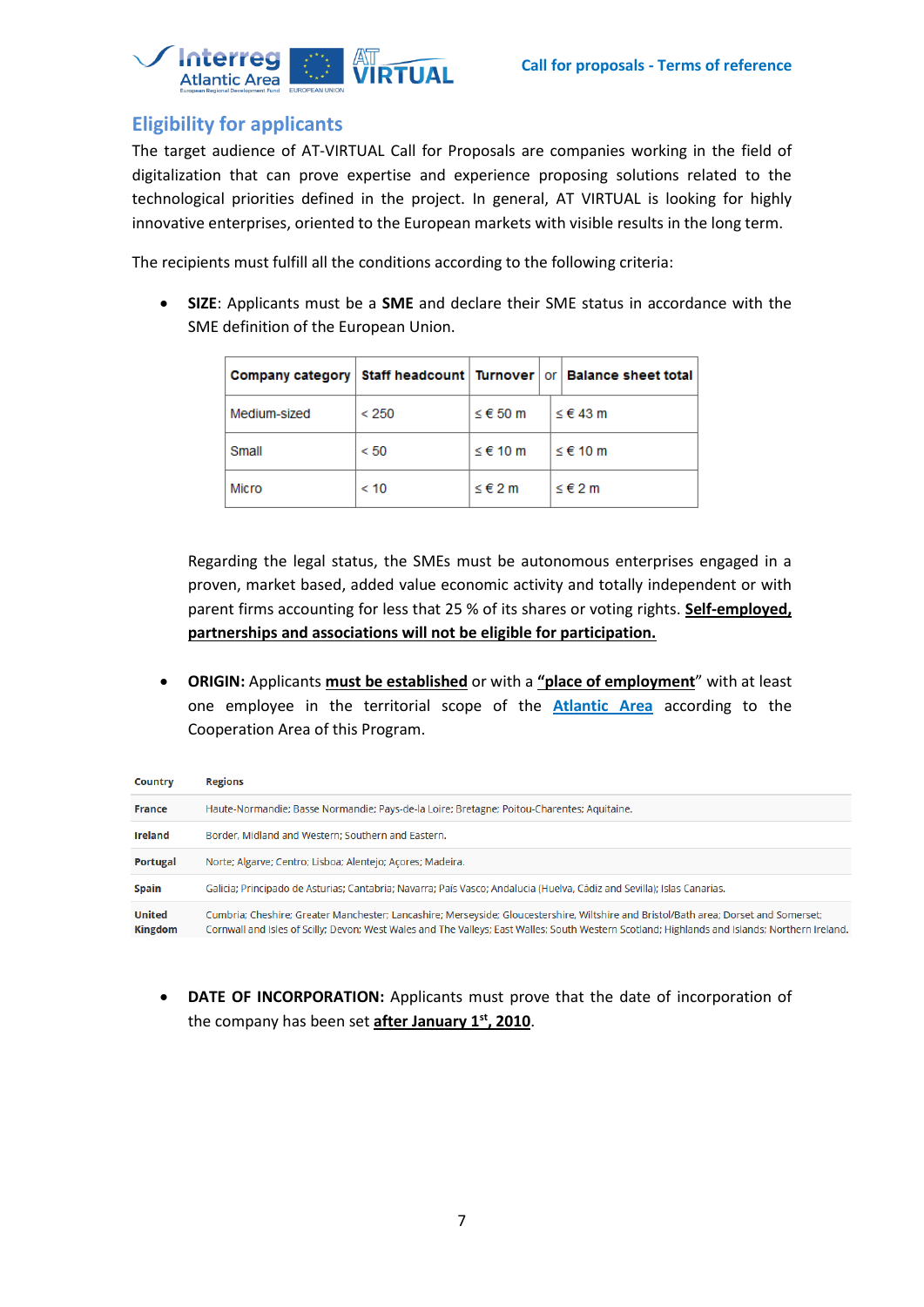

## <span id="page-7-0"></span>**Required documentation**

All the applicants must prepare and complete the following documentation:

- **MEMORY<sup>1</sup>** about the proposed solution to address one of the defined challenges according to the following template (**[Download template](https://www.at-virtual.eu/documents/at-virtual-project--memory-template.docx)**)
- **Legal documentation for the compliance of the eligibility**:
	- o **Legal entity form:** signed and stamped. (**[Download template](https://ec.europa.eu/info/sites/info/files/about_the_european_commission/eu_budget/legent_privcomp_en.pdf)**)
	- o **Legal existence:** 
		- **Company Register** or similar, showing the name of the organization, legal status, the legal address and registration number and, if applicable, a copy of a document proving VAT registration (in case the VAT number does not show on the registration extract or its equivalent).
		- The company also **must show evidence of the date of incorporation**.
		- In the case of the place of employment, the applicant must prove **additionally** the existence of it as well as the evidence of having at least one employee working in it with the corresponding legal documentation.
	- o **SME Condition:** The applicant must prove the **SME condition** via **[this link](https://ec.europa.eu/growth/tools-databases/SME-Wizard/smeq.do;SME_SESSION_ID=NjSrCJCUQuo8MwfT0fJYwY4Yy4wO0cHz5Jm5H8kSmEJ2kWB928cM!1862496024?execution=e1s1)** and also include the **Balance sheet** and the **Profit and Loss Account** of the last financial year available as evidence.

## <span id="page-7-1"></span>**Conditions to be considered for the submission.**

- Applicants must fulfill and respect **all the eligibility conditions** for applicants.
- Applicants must include **all the documentation** required in the section 2.3. and **must be submitted no later than 17:00 CET of the established cut-off dates.**
- Applicants must be **readable**, **accessible** and **printable**.
- The memory must be completed in **English** (**Source: Arial 10**) and **not exceed 10 pages**.
- The **memory** must include a budget for their **services**, specifying the types of cost foreseen, by the participant **for the definition and implementation of the project grouped by phases**. **This budget must be less than 15.000 € (VAT excluded).**
- Additionally, the participant must specify the description and the estimated cost of the equipment (HW, sensors, glasses …) necessary for the implementation of the proposed solution bearing in mind its **"value for money"** (best quality at minimum investment). This estimation will be just considered in terms of the assessment of the state of art of the technology and, in any case, the equipment will be made available by the MSTC.
- **An applicant can submit just one proposal to each challenge in every call**.

 $1$  Memory: Project description about the solution to address one of the defined challenges.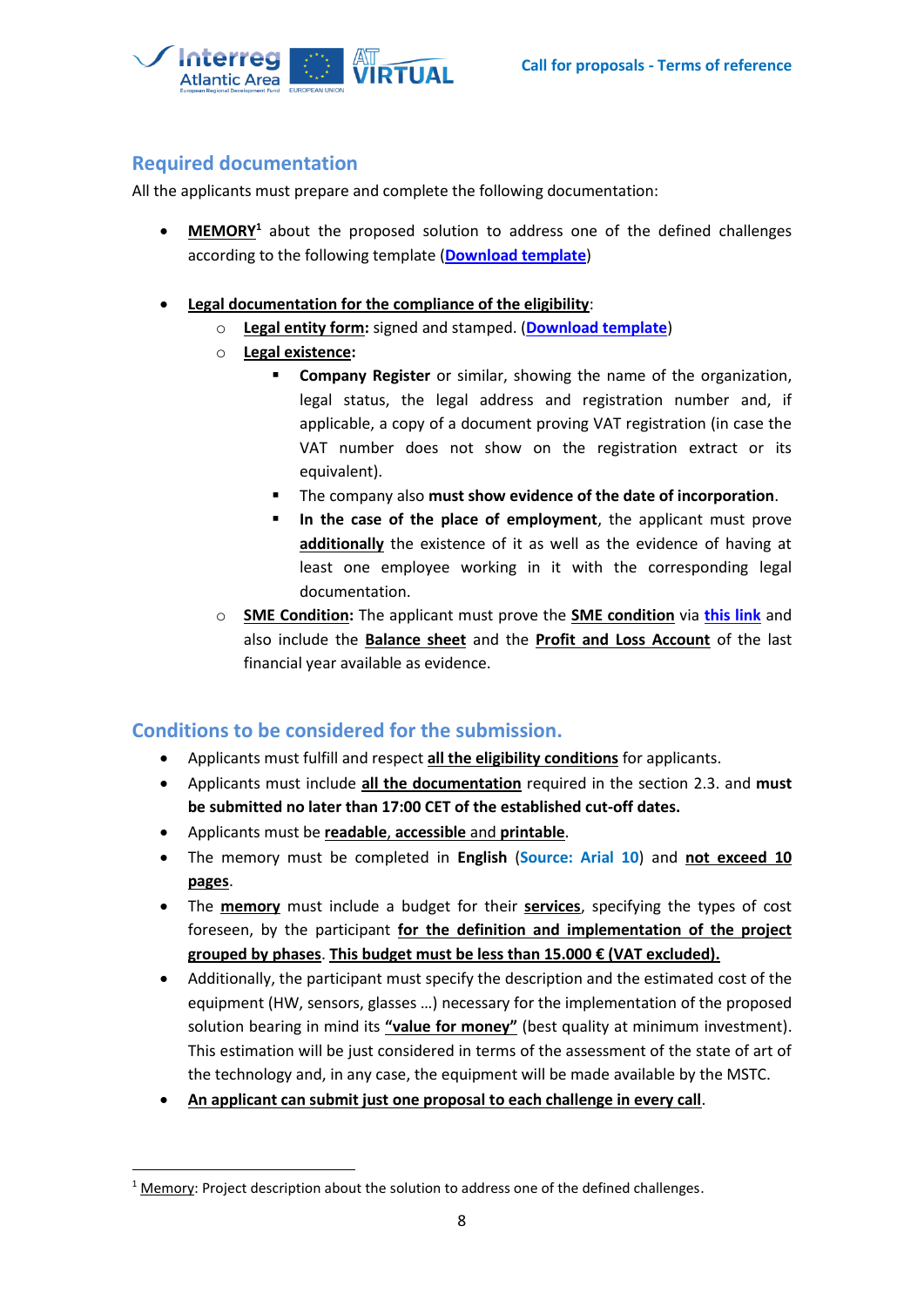

## <span id="page-8-0"></span>**Link for the submission of the proposal**

Applicants must use the **submission tool** on the AT VIRTUAL website located in the description of the challenge/s if the applicant intends to propose a solution. The applicant must fill the application form online and upload all the required documentation <sup>2</sup> specified (in the **section "Required Documentation") in pdf.**

After submission, the applicant will receive an e-mail which states that the proposal has been successfully received and will be under review.



# <span id="page-8-1"></span>**Selection Procedure**

#### <span id="page-8-2"></span>**Phases**

## <span id="page-8-3"></span>**Validation of the proposals**

All the proposals submitted will be checked for eligibility, in accordance with the established criteria, required documentation and the conditions to be considered for the application.

AT VIRTUAL BICs will be in charge of overseeing the eligibility of proposals from their own countries:

- CEEI Asturias will check the proposals from Atlantic Area Spanish regions.
- IPN will check the proposals from Atlantic Area Portuguese regions.
- LMT will check the proposals from Atlantic Area French regions.
- CORKBIC will check the proposals from Atlantic Area Irish regions.

<sup>&</sup>lt;sup>2</sup> Regarding the legal documentation, .zip. or .rar files will be accepted to gather all the docs.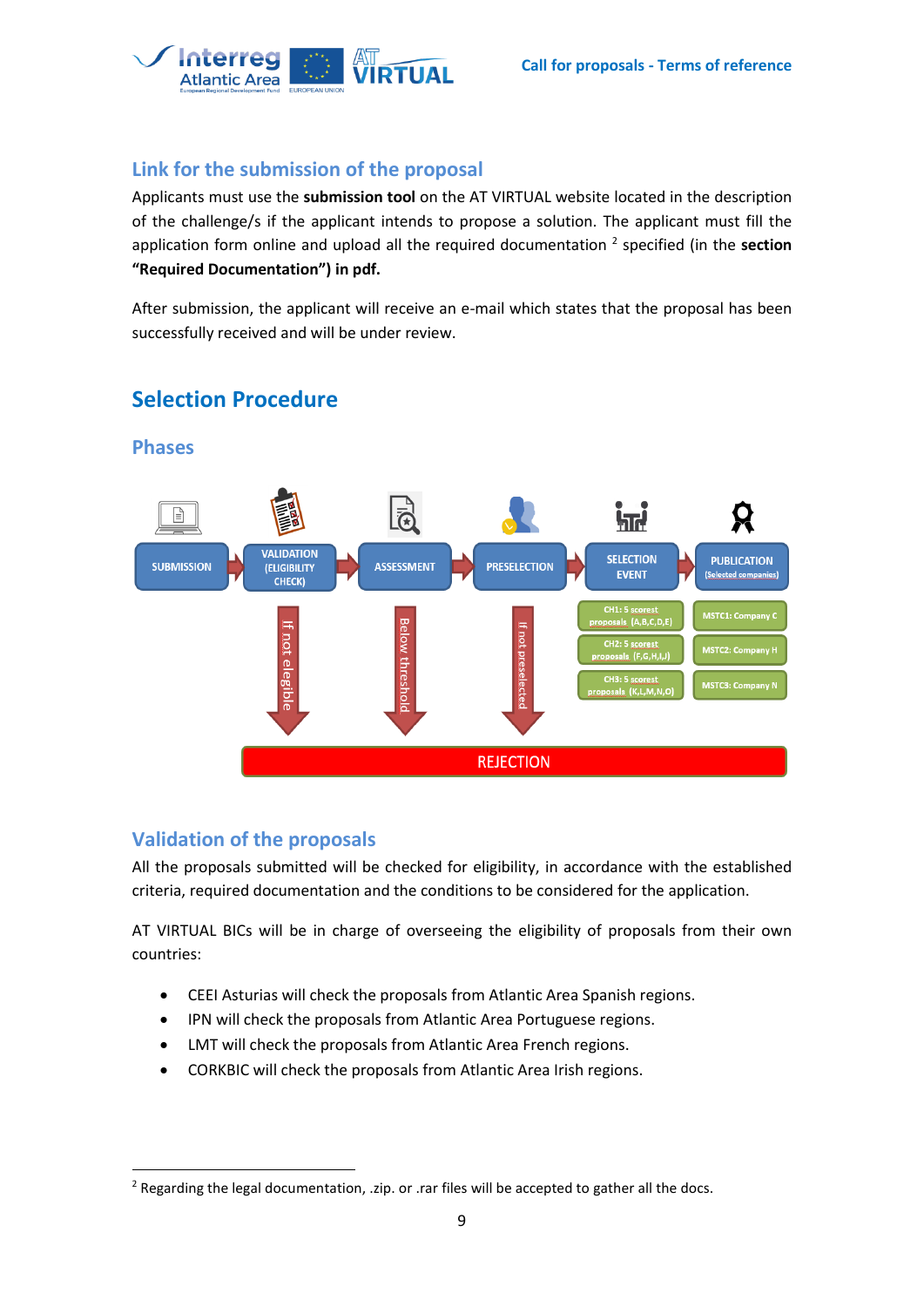

The proposal will be validated provided that:

- All the documentation (Memory / Legal docs) have been sent by the applicants.
- The Memory is completed and understandable adjusting to the specifications required
- The proposal fulfills **all the eligibility conditions** for applicants.

The deadline for this validation phase will be established **15 days after the cut-off date of every call**. Within this period, BICs will contact the applicants to request missing documents or further explanation to check their eligibility if needed. **After the deadline, non-eligible proposals will be rejected**.

In any case, every applicant will be informed by email about the result of this validation phase. Non-eligible proposals will receive attached a report with the reasons of the rejection.

## <span id="page-9-0"></span>**Assessment. Criteria**

All the proposals having passed the eligibility check will be assessed, in accordance with the following **evaluation criteria** and **scores** based on a 100 points scale:

- **Coherency** of the proposal for the implementation of the project. **(0-10 / Treshold:5)**
- **Experience / background of the company** related to the challenge / topic addressed. **(0-20 / Treshold:10)**
- **Evaluation of the technology, equipment required and innovation** of the proposed solution according to the **state of art**. **(0-20 / Treshold:10)**
- **Risk evaluation** that could be introduced in the project. **(0-10 / Treshold:5)**
- Availability and assessment of **company resources** in relation to the plan proposed. **(0- 20 / Treshold:10)**
- Feasibility of the **budget** regarding the services proposed for the definition and implementation of the solution (according to the timeframe). **(0-10 / Treshold:5)**
- Other added value to be assessed. **(0-10)**

The following score equivalence table will be applied for this assessment stage: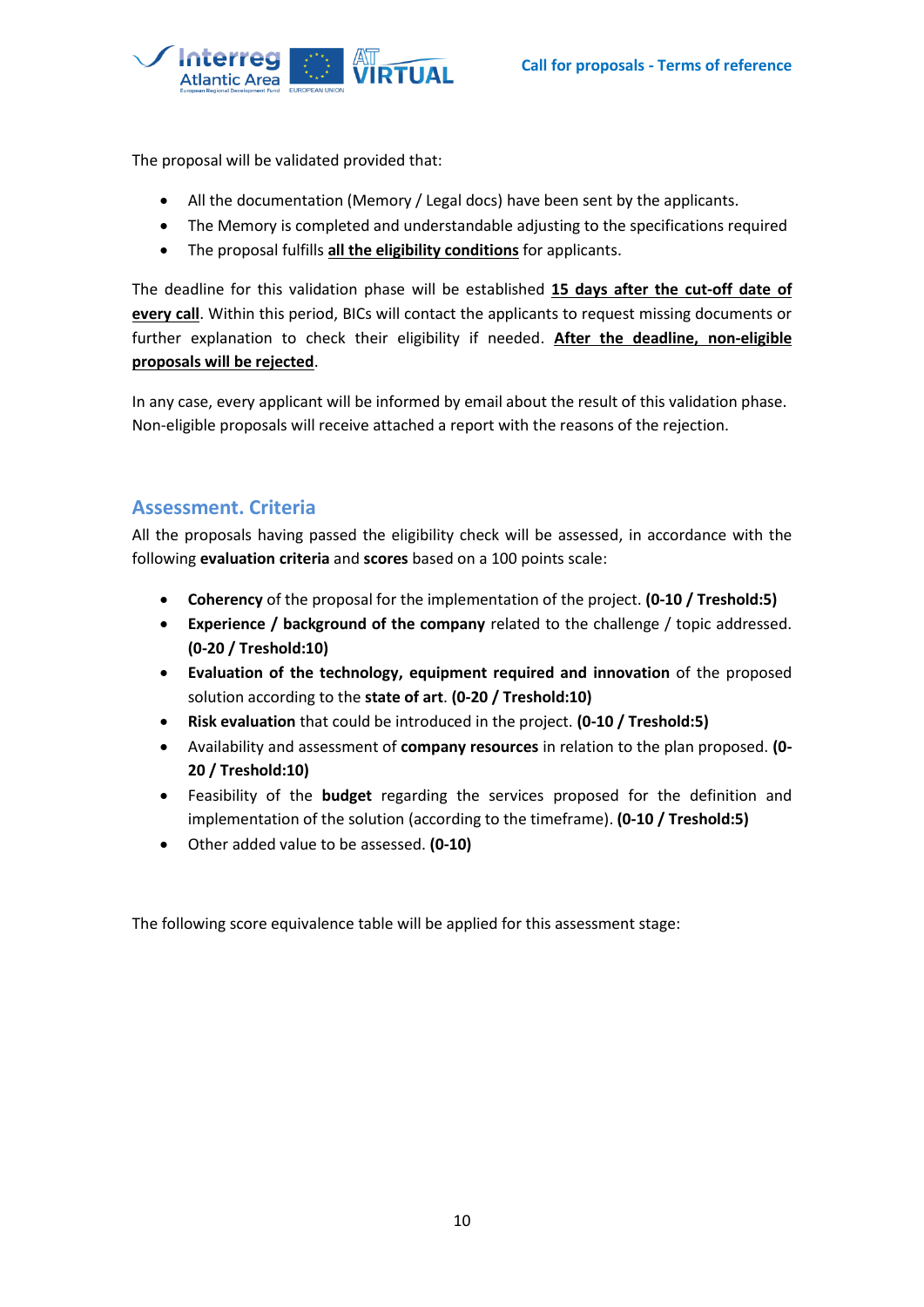

|                             | Poor                                                                                                      | Good                                                                                         | <b>Excellent</b>                                                                                                       |                   |
|-----------------------------|-----------------------------------------------------------------------------------------------------------|----------------------------------------------------------------------------------------------|------------------------------------------------------------------------------------------------------------------------|-------------------|
| Description of<br>the score | <b>The</b><br>criterion<br>is.<br>inadequately addressed,<br>or there are serious<br>inherent weaknesses. | The proposal addresses<br>the criterion well, but a<br>number of shortcomings<br>are present | The proposal successfully<br>addresses all the relevant<br>aspects of the criterion.<br>Any shortcomings are<br>minor. | <b>Thresholds</b> |
| 1.- Coherency               | $1 - 3$                                                                                                   | $4-6$                                                                                        | $7-10$                                                                                                                 | 5                 |
| 2.- Experience              | $1-6$                                                                                                     | $7 - 13$                                                                                     | $14 - 20$                                                                                                              | 10                |
| 3.- Innovation              | $1 - 6$                                                                                                   | $7-13$                                                                                       | 14-20                                                                                                                  | 10                |
| 4.- Risk eval.              | $1 - 3$                                                                                                   | $4-6$                                                                                        | $7 - 10$                                                                                                               | 5                 |
| 5.- Resources               | $1 - 6$                                                                                                   | $7-13$                                                                                       | $14 - 20$                                                                                                              | 10                |
| 6.- Budget                  | $1 - 3$                                                                                                   | $4 - 6$                                                                                      | $7 - 10$                                                                                                               | 5                 |
| 7.- Added value             | $1 - 3$                                                                                                   | $4-6$                                                                                        | $7-10$                                                                                                                 | N/A               |

#### **Proposals below any of these thresholds will be discarded**

TECNALIA and MSTCs will be in charge of the assessment of the proposals received to face their challenges. Every MSTC will get a consensus with TECNALIA producing a report with the explanation and comments for every aspect to be considered for scoring each criterion.

Every applicant will be informed by email about the result of this assessment phase. Proposals failing to reach thresholds will also receive attached the report with the reasons of the rejection.

## <span id="page-10-0"></span>**Preselection**

After the assessment, the **5 best scored proposals** will be **pre-selected**, which means that these applicants will take part in the **Selection Event** of every call.

The participation of the preselected companies will be managed by the following entities, **which will pay for the travel and accommodation costs of one representative of the company**, according to the origin of the applicants: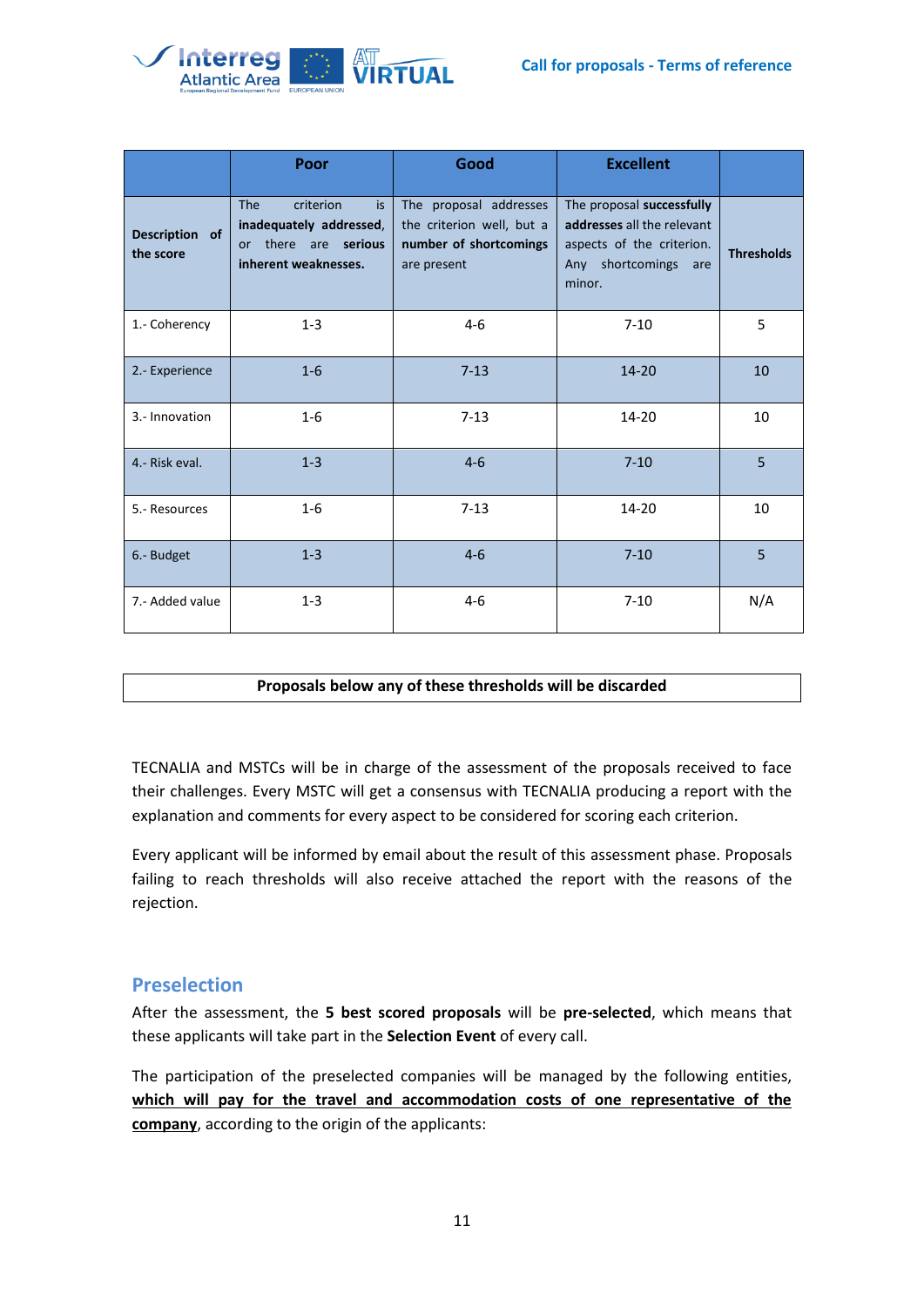

- CEEI Asturias will be in charge of the participants from Atlantic Area Spanish regions except Basque Country.
- IPN will be in charge of the participants from Atlantic Area Portuguese regions.
- LMT will be in charge of the participants from Atlantic Area French regions.
- CORKBIC will be in charge of the participants from Atlantic Area Irish regions.
- TECNALIA will be in charge of the participants from the Basque Country.

Every applicant will be informed by email about the result of this preselection phase.

Non-preselected proposals will be rejected and by means of this communication, they will receive attached the assessment report.

## <span id="page-11-0"></span>**Public nomination of the selected solutions**

During this phase, the preselected companies will participate in the **Selection Event** which is a **public competition** organized per each call where the contesters will pitch and meet the MSTC as well as a **technological seminar** about the features and potentials of the technology corresponding to the call.

All the information regarding the selection event (dates, venue, agenda,…) will be publish on the AT VIRTUAL website in the following link[: https://www.at-virtual.eu/events](https://www.at-virtual.eu/events)

The Selection Event will include a business competition for the participants with the following activities:

#### **FAST-TRACK PITCH PRESENTATIONS:**

One representative will present the essence of the company according to the following instructions:

- The presentation is about the company, **not about the solution proposed to face the challenge.**
- Time for the presentation: **3 minutes as maximum**.
- Language of the presentation: **English**.
- Some **recommendable points** to include in the presentation: business activity, main products / services, team, experience, successful cases, etc.
- Type file of the presentation: **PowerPoint** or **pdf**.
- Animations and/or videos are allowed in the presentation, but the organization will not be responsible in case of failure during the competition.

The company must send the presentation **at least 5 days before the selection event** to the entity responsible (BIC) of its participation.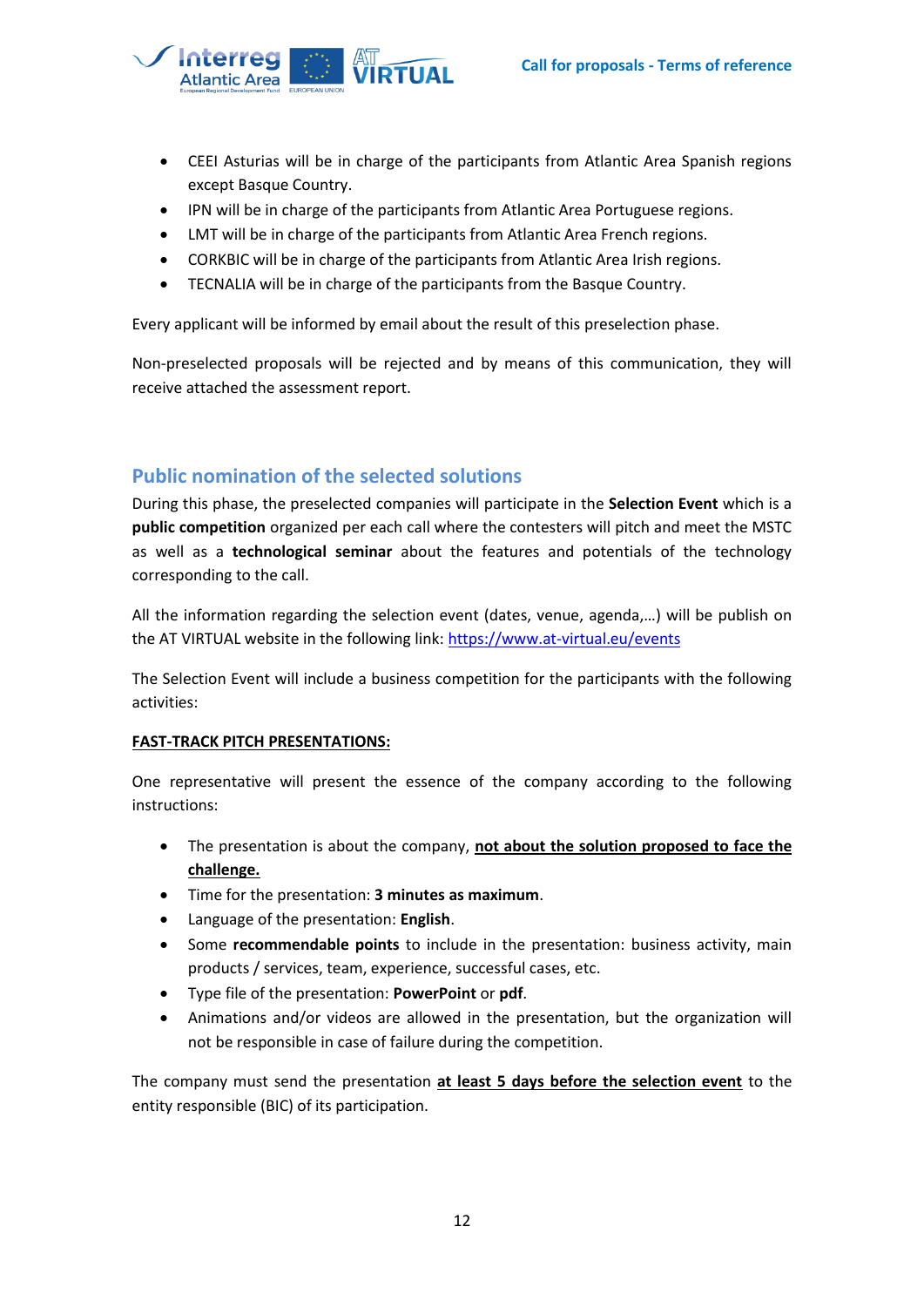

#### **B2B MEETINGS:**

Every applicant will have the opportunity to defend privately their proposal responding directly to the questions formulated by the MSTC for a better understanding of the solution. During the interview, the participants might use the materials that they consider necessary (presentations, sketches, mockups, etc.). **All the meeting will last 30 minutes as maximum.**

After the celebration of the Selection Event, MSTCs will score the participation of the companies according to the following criteria:

#### **FAST-TRACK PITCH PRESENTATIONS:**

- **Substance**: clarity and eloquence of the information presented
- **Delivery**: Ability to grab and hold the attention
- **Creativity** about the contents showed in the presentation
- **Timing**: pitches will last 3 minutes as maximum

MSTCs judgment will be expressed **in a scale of 0 to 10**, as follows:

(10-8) = **Excellent** presentation on all counts (7-5) = **Very good** presentation with minor issues (4-2) = Pitch can be **significantly improved** but is satisfactory overall (2-0) = Pitch is **incomplete** and severely lacking in one or more evaluation aspects

#### **B2B MEETINGS:**

- The company responds **clear and effectively** to all the questions asked by the MSTC.
- **Added value information** provided.

MSTCs judgment will be expressed **in a scale of 0 to 10**, as follows:

(0-3) = **Poor interview**, lack of responding and added value information. (4-6) = **Good interview**, clear and effective responses but lack of added value information. (7-10) = **Excellent interview**, clear and effective responses and added value information that completes and improves the proposal.

The final score that will determine the selection of the company will be calculated by means of the following formula:

**Final Score = 30 % (Assessment score) + 20 % (Pitch Score\*10) + 50 % (Interview Score\*10)**

The company that finally gets the highest score will be selected to accompany the MSTC in the next stage which implies the establishment of the pairing (MSTC-company) for the definition and implementation of the solution.

Every participant will be informed by email about the result of this selection phase within a week after the celebration of the selection event. Non-selected proposals will be rejected and by means of this communication, they will receive attached a report with the explanation and comments of the score of each criterion.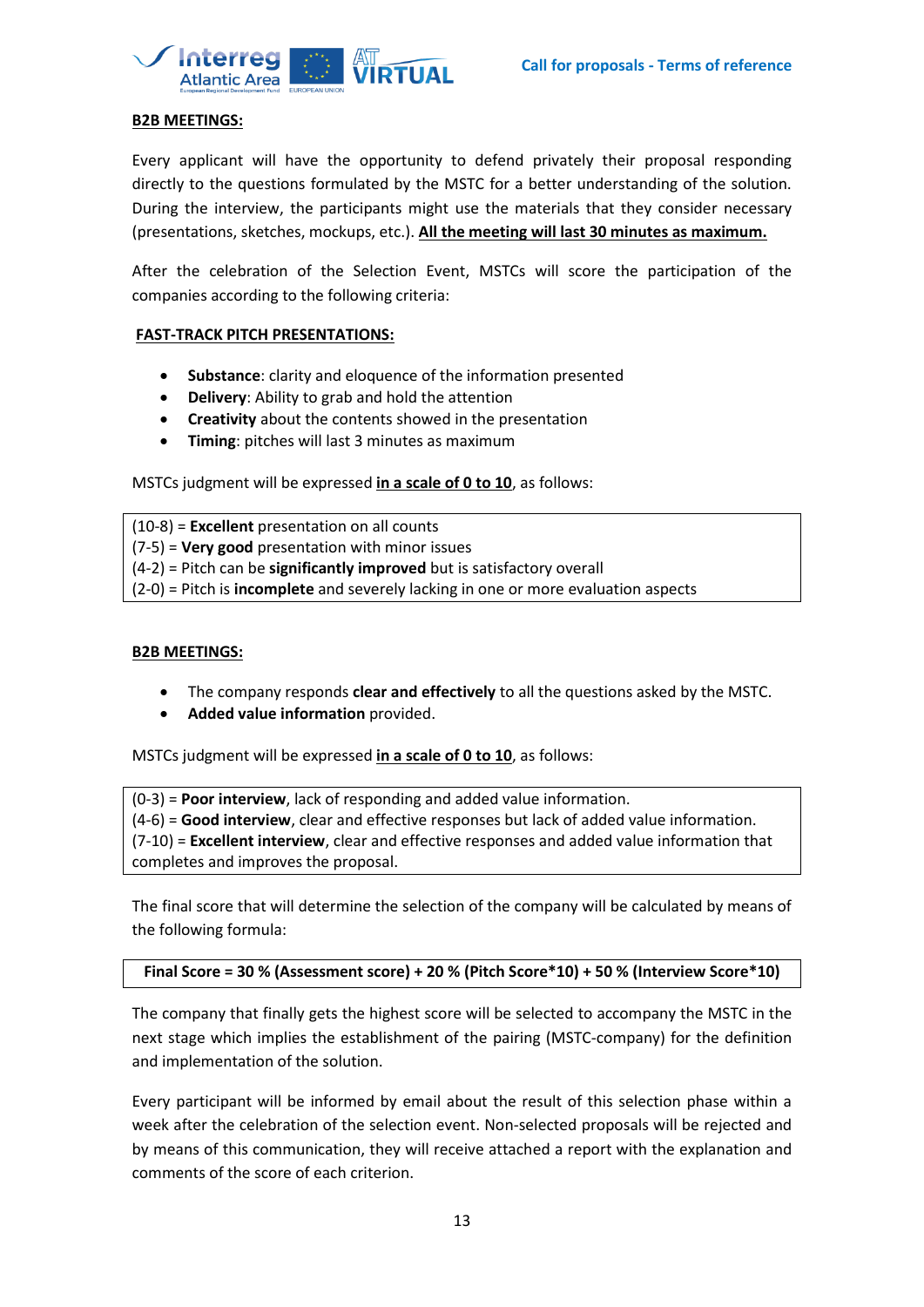

# <span id="page-13-0"></span>**AT VIRTUAL support scheme for beneficiaries**

## <span id="page-13-1"></span>**Contractualization process**

The **contractual relationship** between the MSTC and the selected startup will have the consideration of **client- provider**. This relationship will be formal established by the **signature of a contract** among both bodies prior to the beginning of the hybridization stage explained below. In this contractual relationship, the MSTC will hire just the company's services for the design and implementation of the solution, the **equipment necessary** for these tasks **will never be provided and invoiced to the MSTC by the company**.

Prior to the signature of the contract, the SME will be requested to complete the **Financial Identification Form [\(Download template\)](https://ec.europa.eu/info/sites/info/files/about_the_european_commission/eu_budget/fich_sign_ba_gb_en_0.pdf)**, signed by the SME and their bank and stamped, document that provides information on the bank account where the funds will be transferred by MSTC.

This contractual relationship is expected to **last 6 months at maximum** and be broken down in the following phases:

- **Hybridization**: Process for the **design of the solution** by means of the application of the agile methodologies to speed up and facilitate the joint work of the MSTCs and companies. **It is expected to last one month and start just after the signature of the contract**.
- **Implementation**: Process for the **development and test of the solutions** in real operational environment. **It is expected to last five months after the hybridization stage**.

#### **Payment conditions:**

- The **payment amount** will be agreed by the MSTC and the company during the selection process and included in the contract according to the budget proposed in the memory.
- This payment will be done by the MSTC by means of transfer bank to the Bank Account specified in the **Financial Identification Form** in the following terms:

#### o **20 % (payment amount).**

- **When?** Just after the end of the Hybridization phase (Month 1) when it is expected that the solution is already designed.
- o **40 % (payment amount).** 
	- **When?** Two months after the beginning of the implementation of the solution. (Month 3).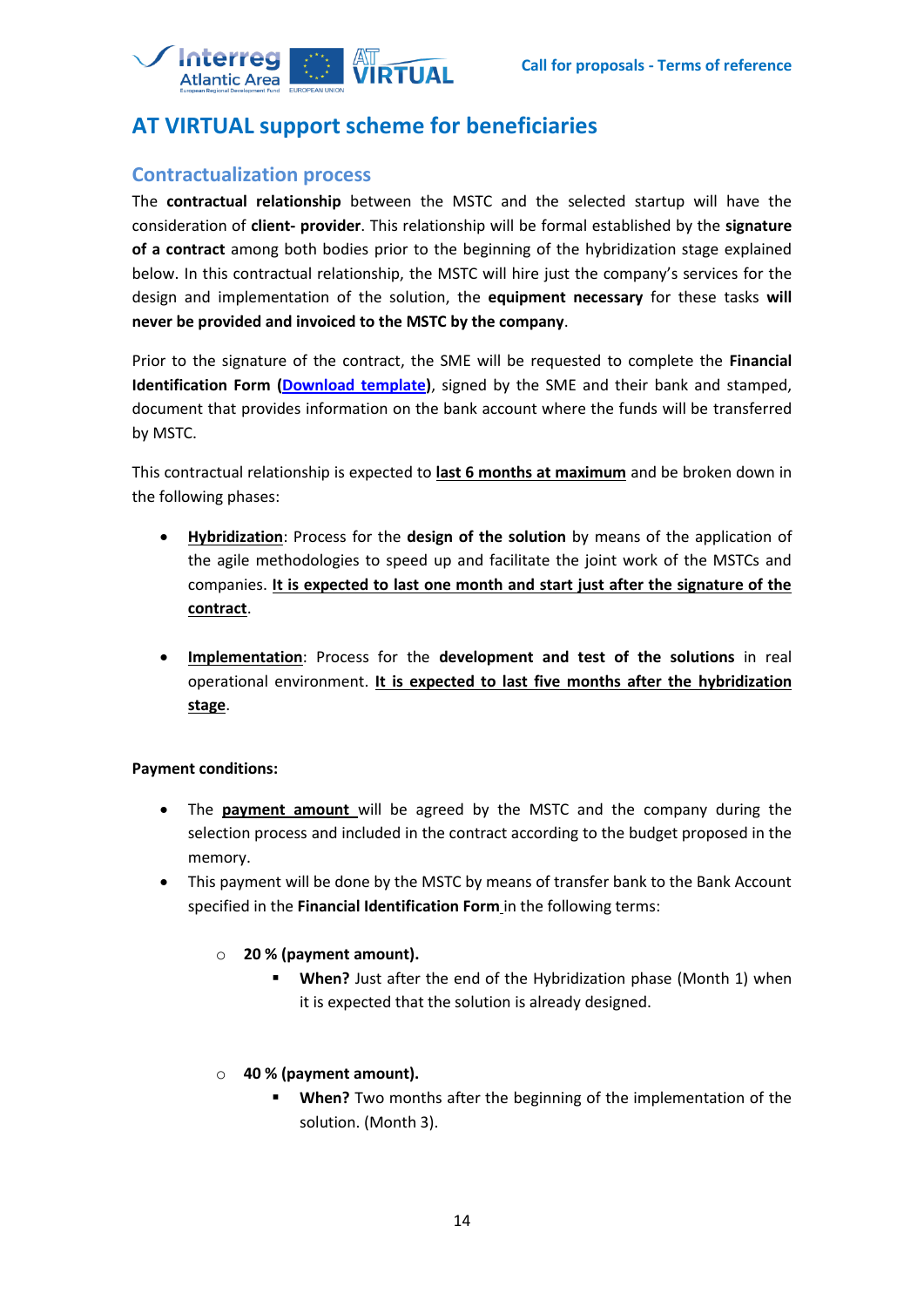

#### o **40 % (payment amount).**

▪ **When?** Just after the Implementation stage (Month 6) when it is expected the solution is already developed and tested.



## <span id="page-14-0"></span>**Services**

During this process, the pairings established between the selected companies and the MSTCs will participate in a supporting program that includes the following services:

- **Rapid methodology:** to proceed with the design of the solution
- **Webinars**: 6 online training sessions with I4.0 reputable experts in areas such as agile methodologies and rapid prototyping, new business models, negotiation of intellectual property, mechanisms for financing joint projects, successful stories in the field of I4.0 based in European projects, etc.
- **International visibility**: through the participation in the AT VIRTUAL final event in the Demo Stage to show the final results.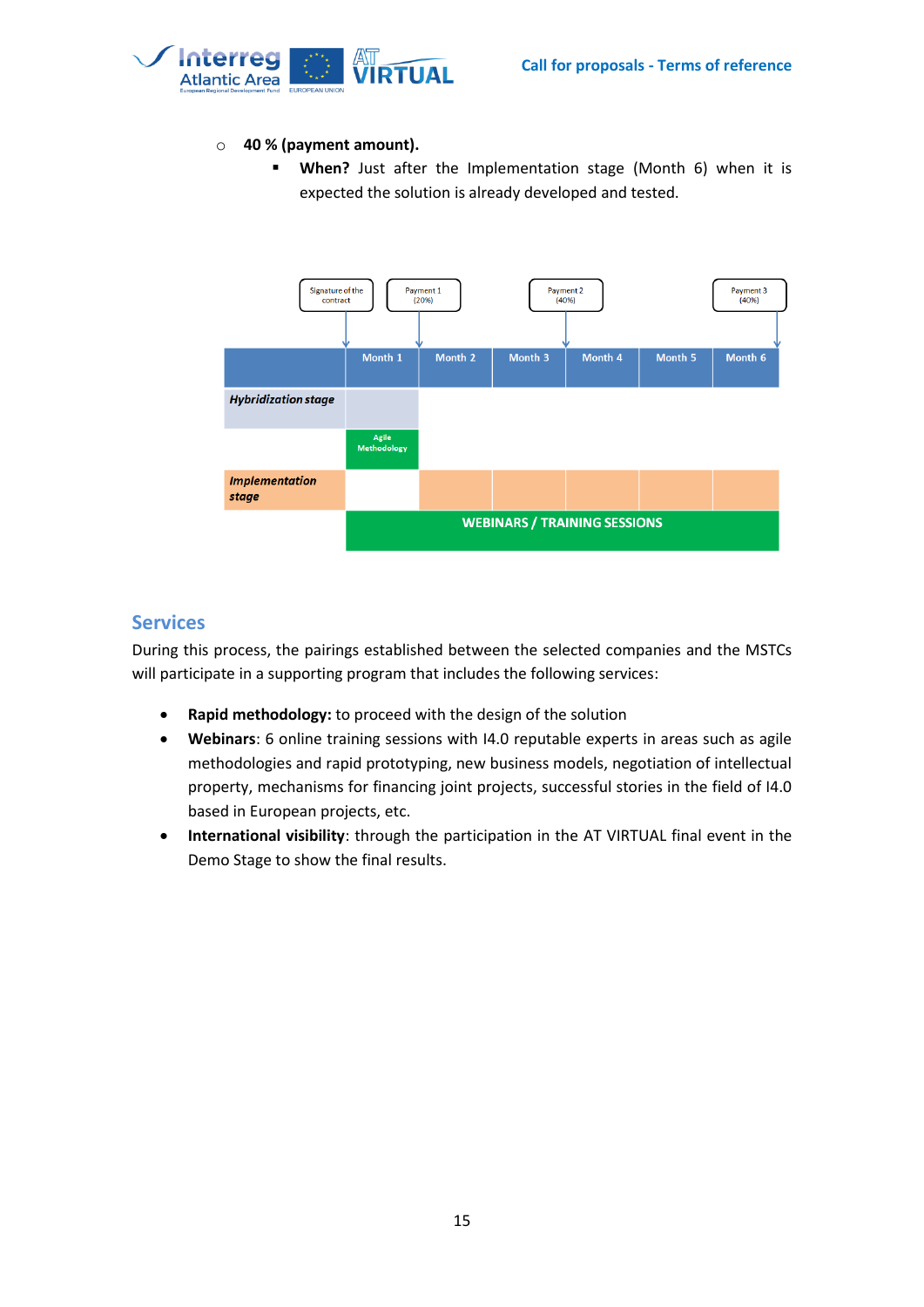

# <span id="page-15-0"></span>**Intellectual property rights**

During the implementation stage of the solutions, an intellectual property rights assessment will be conducted for the evaluation of tangible and intangible assets generated susceptible of being protected by Intellectual Property Rights.

The ownership of all Intellectual Property Rights created within the projects will remain with the contractors, in this case, the MSTCs who will be the unique owners of the prototypes and technologies produced in the framework of their sub-contracted projects.

In any case, **IP background of the SME is going to be respected**. Before starting the collaboration, the MSTC and the company will sign an **IPR Agreement** just in case there are pre-existing intellectual and property rights which are made available to the project by the company.

# <span id="page-15-1"></span>**Confidentiality and data protection**

**GDPR compliance**: The General Data Protection Regulation (2016/679/EU) guarantee that the processing of data is carried out in compliance with the fundamental rights and freedoms, as well as the dignity of the data subject with particular reference to confidentiality, personal identity and the right to data protection.

Βy applying, the applicant agrees on the storage and use of its personal data for the execution of the AT VIRTUAL objectives and work plan.

The AT VIRTUAL consortium commits to handling personal data confidentially during the selection process. The processing of data that AT VIRTUAL intends to carry out will be based on lawfulness and correctness in the full protection of its rights and its confidentiality pursuant to the general principles of the GDPR and its art.24. Therefore, the competitors are informed of the procedure that the data provided by the applicants will be treated exclusively with reference to the procedure for which they submitted the documentation.

For any inquiries regarding the processing your personal data, please contact **[info@at](mailto:info@at-virtual.eu)[virtual.eu](mailto:info@at-virtual.eu)**

<span id="page-15-2"></span>Applications selection and evaluation will be performed under the appropriate ethical conduct and will respect the confidentiality of the information received.

# **Gender Equality**

AT VIRTUAL project seeks gender balance. Therefore, applicants are invited to take all measures to promote equal opportunities between men and women in the implementation of the action. They must aim for a gender balance at all levels of personnel assigned to the action, including supervisory and managerial levels to the extent possible.